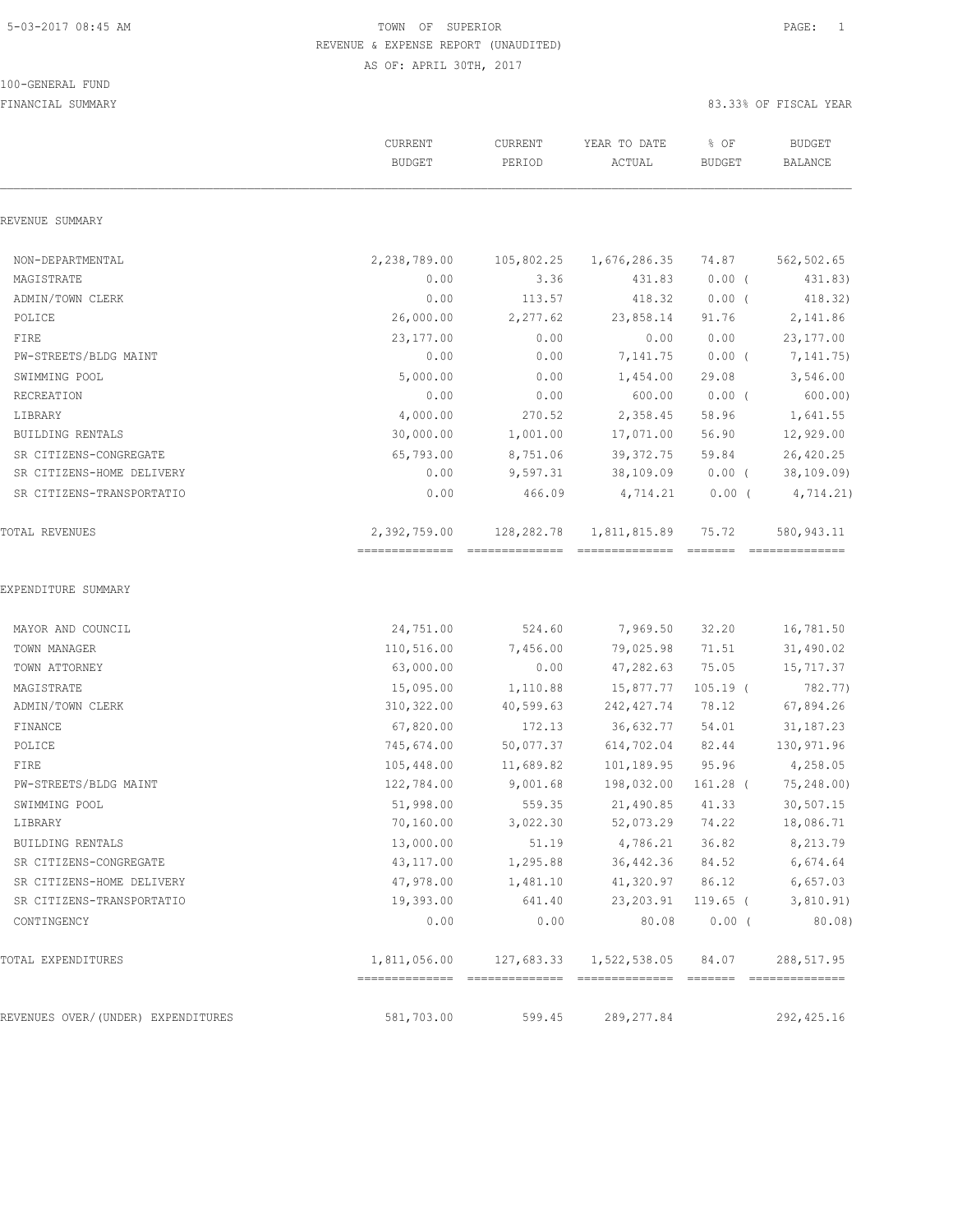|                                    | CURRENT<br><b>BUDGET</b> | CURRENT<br>PERIOD | YEAR TO DATE<br>ACTUAL             | % OF<br>BUDGET    | <b>BUDGET</b><br><b>BALANCE</b>  |
|------------------------------------|--------------------------|-------------------|------------------------------------|-------------------|----------------------------------|
| REVENUE SUMMARY                    |                          |                   |                                    |                   |                                  |
| NON-DEPARTMENTAL                   | 0.00                     |                   | $620.00$ 1,680.00 0.00 ( 1,680.00) |                   |                                  |
| TOTAL REVENUES                     | 0.00                     | 620.00            |                                    |                   | $1,680.00$ $0.00$ ( $1,680.00$ ) |
| EXPENDITURE SUMMARY                |                          |                   |                                    |                   |                                  |
| NON-DEPARTMENTAL                   | 0.00                     |                   | 861.14 5,452.82 0.00 (             |                   | 5,452.82)                        |
| TOTAL EXPENDITURES                 | 0.00                     | 861.14            |                                    | $5,452.82$ 0.00 ( | 5,452.82)                        |
|                                    |                          |                   |                                    |                   |                                  |
| REVENUES OVER/(UNDER) EXPENDITURES |                          |                   | $0.00$ ( $241.14$ ) ( $3,772.82$ ) |                   | 3,772.82                         |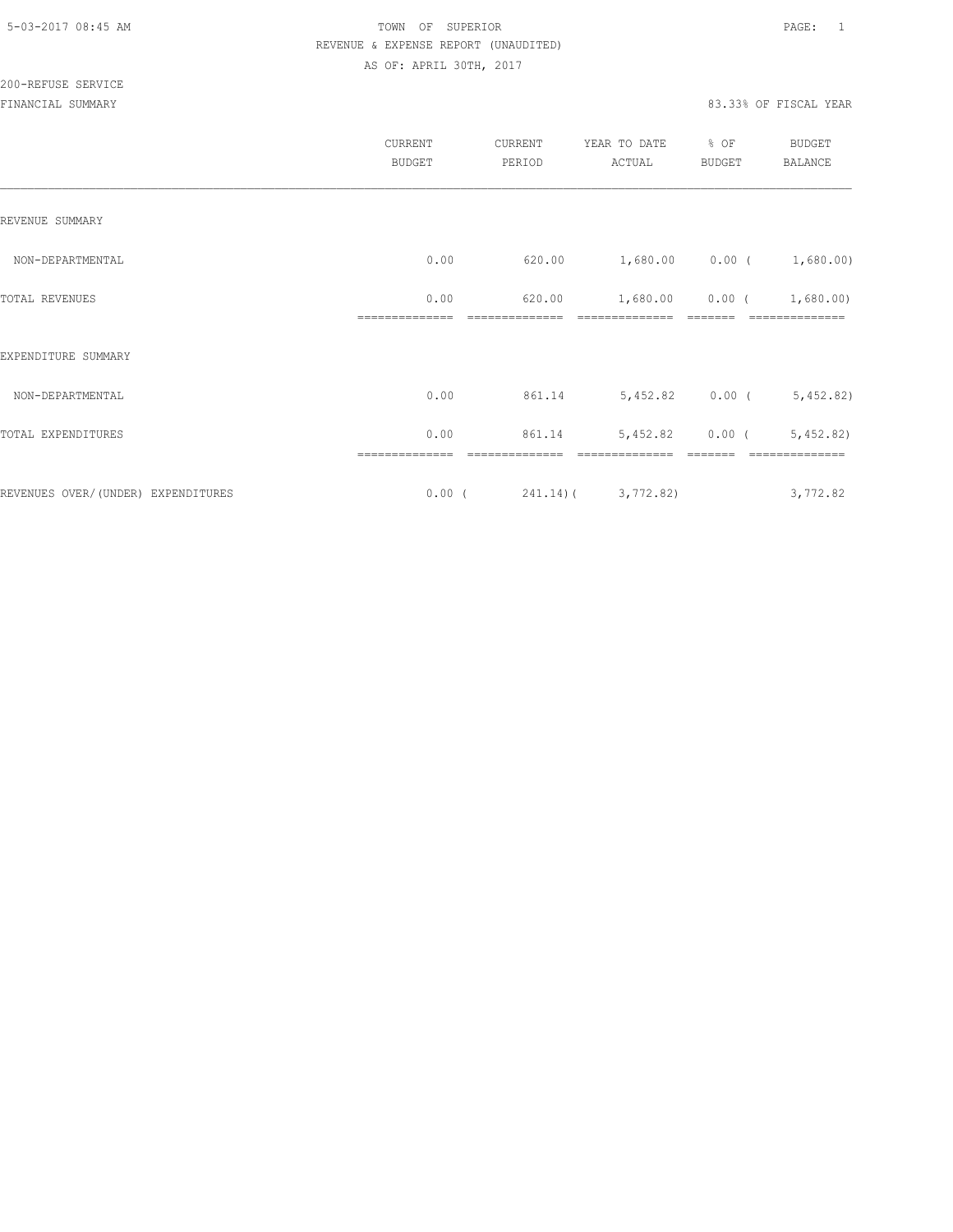#### 210-SEWER

|                                    | <b>CURRENT</b><br><b>BUDGET</b> | CURRENT<br>PERIOD | YEAR TO DATE<br>ACTUAL       | % OF<br><b>BUDGET</b> | <b>BUDGET</b><br><b>BALANCE</b> |
|------------------------------------|---------------------------------|-------------------|------------------------------|-----------------------|---------------------------------|
| REVENUE SUMMARY                    |                                 |                   |                              |                       |                                 |
| NON-DEPARTMENTAL                   | 642,300.00                      | 29,939.31         | 482,006.40 75.04             |                       | 160,293.60                      |
| TOTAL REVENUES                     | 642,300.00                      | 29,939.31         | 482,006.40<br>============== | 75.04                 | 160,293.60                      |
| EXPENDITURE SUMMARY                | ==============                  | ==============    |                              |                       | ==========                      |
| NON-DEPARTMENTAL                   | 505,089.00                      | 11,312.09         | 358, 127.32                  | 70.90                 | 146,961.68                      |
| TOTAL EXPENDITURES                 | 505,089.00                      | 11,312.09         | 358,127.32                   | 70.90                 | 146,961.68                      |
|                                    | ==============                  |                   |                              |                       |                                 |
| REVENUES OVER/(UNDER) EXPENDITURES | 137,211.00                      | 18,627.22         | 123,879.08                   |                       | 13,331.92                       |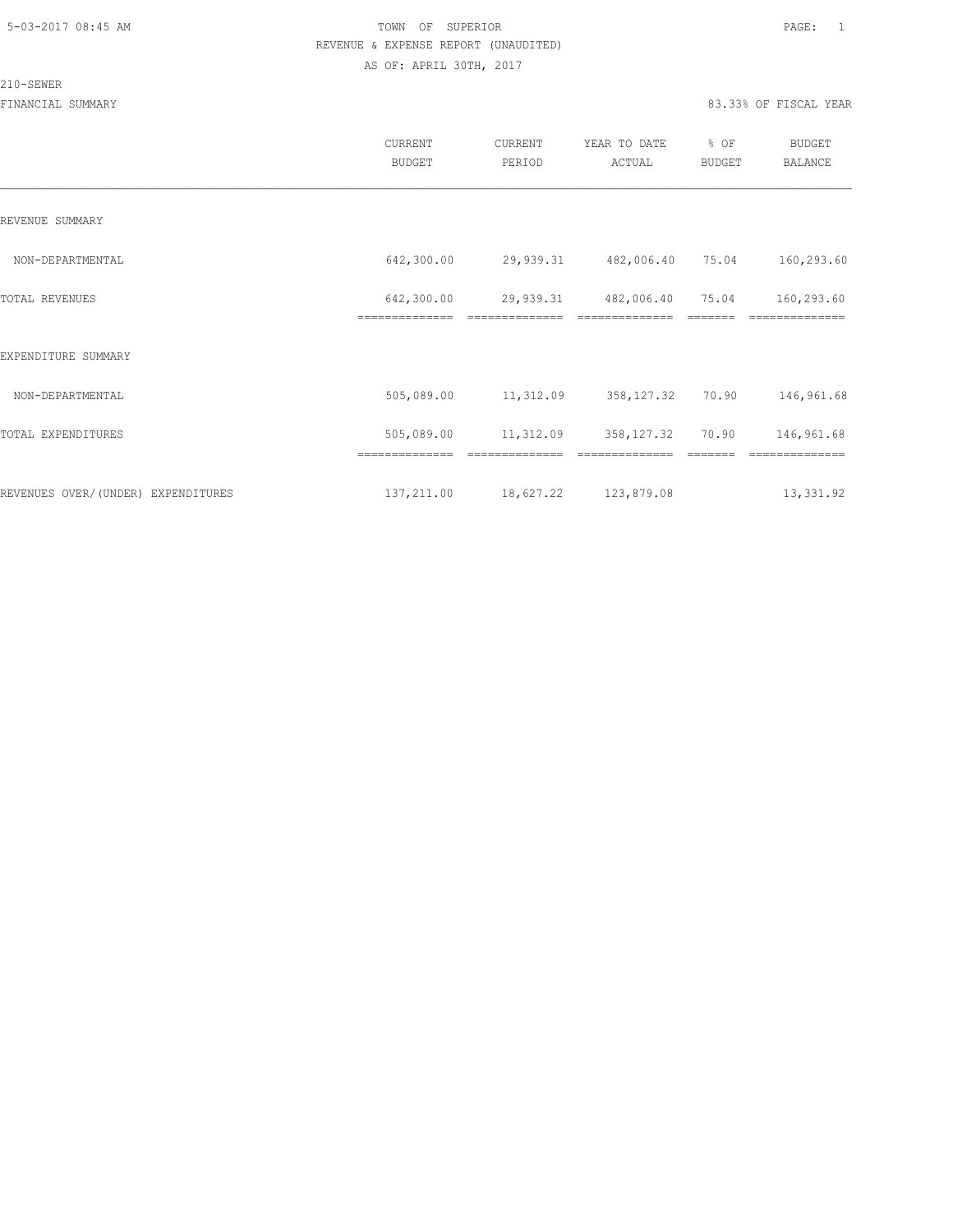220-AMBULANCE

|                                    | CURRENT<br><b>BUDGET</b>     | CURRENT<br>PERIOD           | YEAR TO DATE<br>ACTUAL       | $8$ OF<br><b>BUDGET</b> | <b>BUDGET</b><br><b>BALANCE</b> |
|------------------------------------|------------------------------|-----------------------------|------------------------------|-------------------------|---------------------------------|
| REVENUE SUMMARY                    |                              |                             |                              |                         |                                 |
| NON-DEPARTMENTAL                   | 400,000.00                   |                             | 26,957.94 276,205.16 69.05   |                         | 123,794.84                      |
| <b>TOTAL REVENUES</b>              | 400,000.00<br>============== | 26,957.94<br>============== | 276,205.16                   | 69.05                   | 123,794.84<br>==============    |
| EXPENDITURE SUMMARY                |                              |                             |                              |                         |                                 |
| NON-DEPARTMENTAL                   | 442,703.00                   |                             | 28,645.57 275,140.02 62.15   |                         | 167,562.98                      |
| TOTAL EXPENDITURES                 | 442,703.00<br>============== | 28,645.57<br>============== | 275,140.02<br>============== | 62.15<br>=======        | 167,562.98<br>==============    |
| REVENUES OVER/(UNDER) EXPENDITURES | $42,703.00$ (<br>$\left($    |                             | 1,687.63) 1,065.14           |                         | 43,768.14)<br>$\left($          |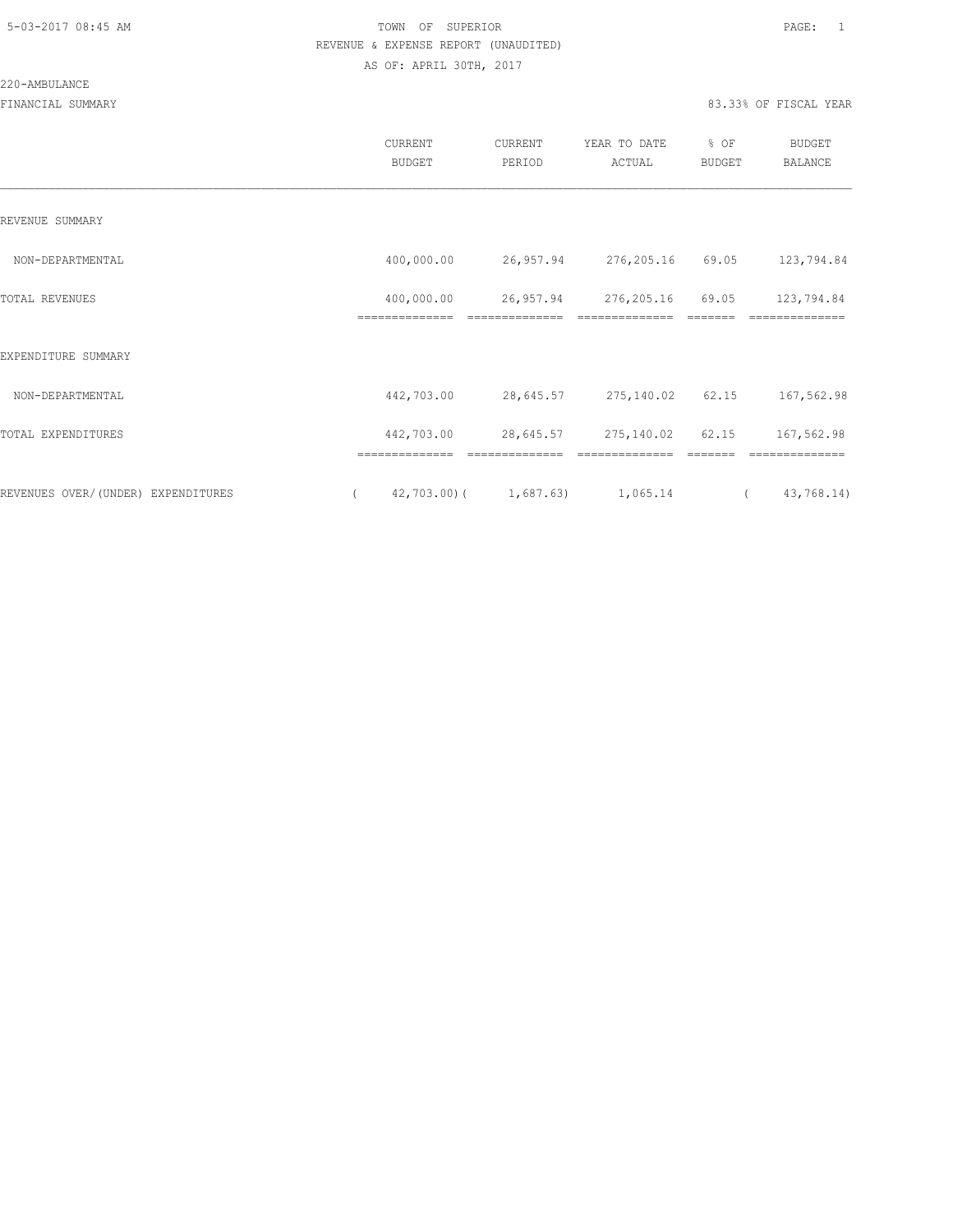#### 230-CEMETARY

|                                    | CURRENT<br><b>BUDGET</b>    | CURRENT<br>PERIOD | YEAR TO DATE<br>ACTUAL | % OF<br><b>BUDGET</b> | <b>BUDGET</b><br>BALANCE |
|------------------------------------|-----------------------------|-------------------|------------------------|-----------------------|--------------------------|
| REVENUE SUMMARY                    |                             |                   |                        |                       |                          |
| NON-DEPARTMENTAL                   | 40,500.00                   | 670.00            | 17,010.00              | 42.00                 | 23,490.00                |
| TOTAL REVENUES                     | 40,500.00<br>============== | 670.00            | 17,010.00              | 42.00                 | 23,490.00                |
| EXPENDITURE SUMMARY                |                             |                   |                        |                       |                          |
| NON-DEPARTMENTAL                   | 22,195.00                   | 547.25            | 7,000.81               | 31.54                 | 15,194.19                |
| TOTAL EXPENDITURES                 | 22,195.00                   | 547.25            | 7,000.81               | 31.54                 | 15,194.19                |
|                                    |                             |                   |                        |                       |                          |
| REVENUES OVER/(UNDER) EXPENDITURES | 18,305.00                   | 122.75            | 10,009.19              |                       | 8,295.81                 |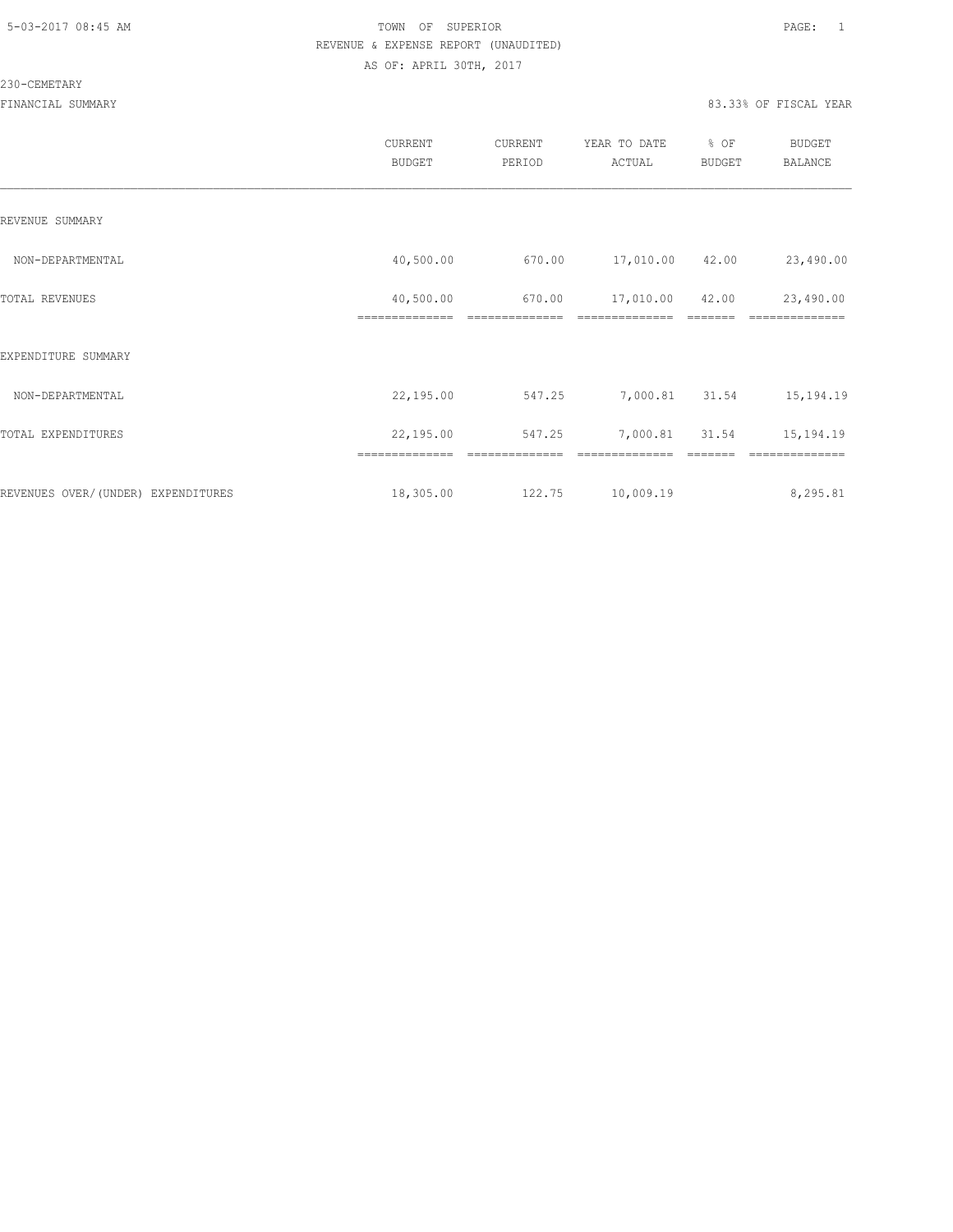## 300-HIGHWAY USERS REVENUE

|                                     | CURRENT<br><b>BUDGET</b>     | CURRENT<br>PERIOD | YEAR TO DATE<br>ACTUAL | % OF<br><b>BUDGET</b> | BUDGET<br>BALANCE         |
|-------------------------------------|------------------------------|-------------------|------------------------|-----------------------|---------------------------|
| REVENUE SUMMARY                     |                              |                   |                        |                       |                           |
| NON-DEPARTMENTAL                    | 213,620.00                   | 0.00              | 160,685.70 75.22       |                       | 52,934.30                 |
| TOTAL REVENUES                      | 213,620.00<br>============== | 0.00              | 160,685.70             | 75.22                 | 52,934.30                 |
| EXPENDITURE SUMMARY                 |                              |                   |                        |                       |                           |
| NON-DEPARTMENTAL                    | 594,960.00                   | 8,502.77          | 176,826.22 29.72       |                       | 418, 133. 78              |
| TOTAL EXPENDITURES                  | 594,960.00                   | 8,502.77          | 176,826.22             | 29.72                 | 418, 133. 78              |
| REVENUES OVER/ (UNDER) EXPENDITURES | $381, 340.00$ (              |                   | 8,502.77) ( 16,140.52) |                       | 365, 199.48<br>$\sqrt{2}$ |
|                                     |                              |                   |                        |                       |                           |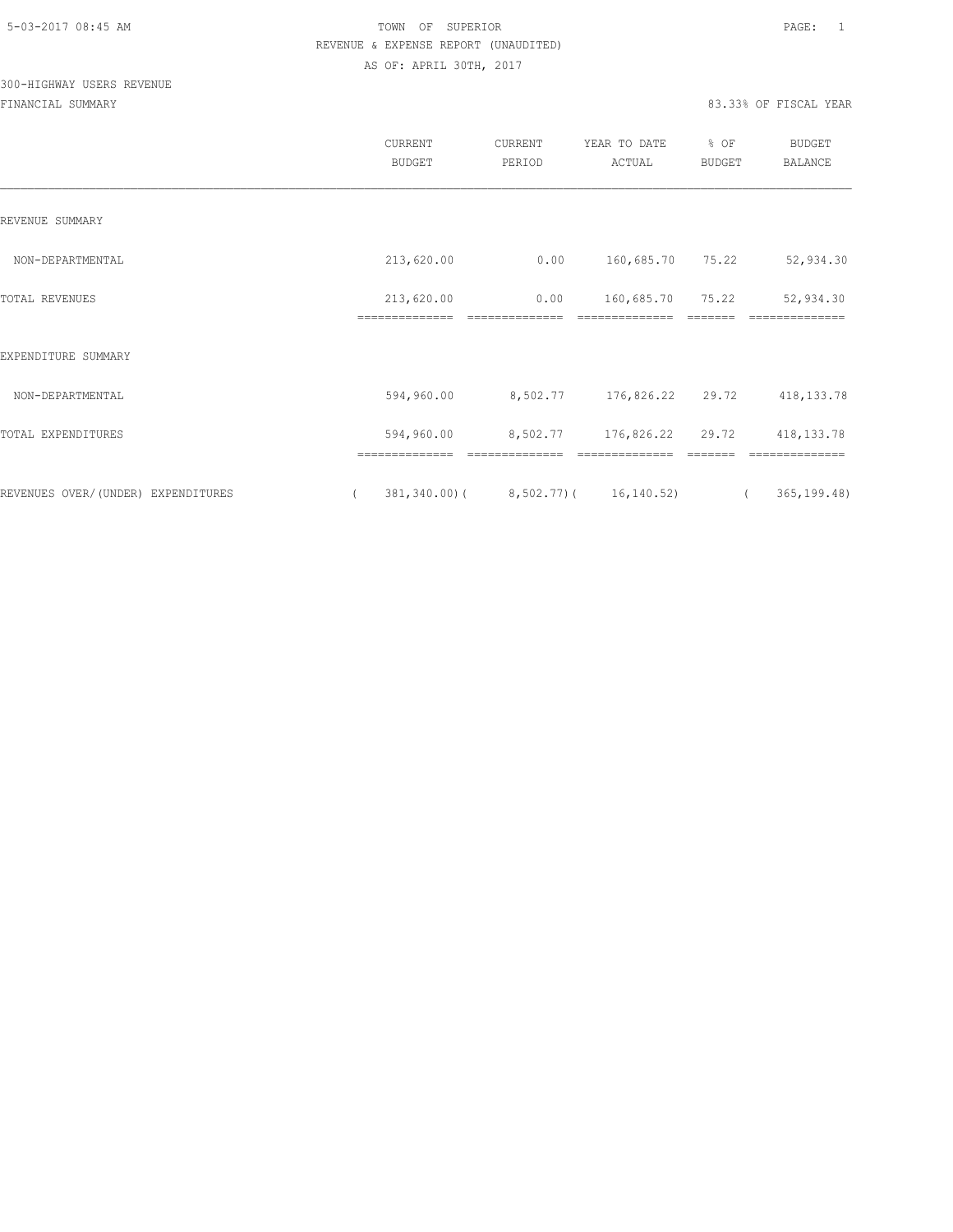310-EXCISE TAX

|                                    |          | <b>CURRENT</b><br><b>BUDGET</b> | <b>CURRENT</b><br>PERIOD | YEAR TO DATE<br>ACTUAL         | % OF<br><b>BUDGET</b> | <b>BUDGET</b><br><b>BALANCE</b> |
|------------------------------------|----------|---------------------------------|--------------------------|--------------------------------|-----------------------|---------------------------------|
| REVENUE SUMMARY                    |          |                                 |                          |                                |                       |                                 |
| NON-DEPARTMENTAL                   |          | 240,138.00                      | 0.00                     | 0.00                           | 0.00                  | 240,138.00                      |
| TOTAL REVENUES                     |          | 240,138.00                      | 0.00                     | 0.00                           | 0.00                  | 240,138.00                      |
| EXPENDITURE SUMMARY                |          |                                 |                          |                                |                       |                                 |
| NON-DEPARTMENTAL                   |          | 328, 314.00                     |                          | 37, 164. 29 90, 171. 77 27. 47 |                       | 238, 142. 23                    |
| TOTAL EXPENDITURES                 |          | 328, 314.00                     | 37,164.29                | 90, 171. 77 27. 47             |                       | 238, 142. 23                    |
|                                    |          | ==============                  | ==============           | ==============                 |                       | ==============                  |
| REVENUES OVER/(UNDER) EXPENDITURES | $\left($ | 88,176.00)(                     |                          | $37, 164.29$ (90, 171.77)      |                       | 1,995.77                        |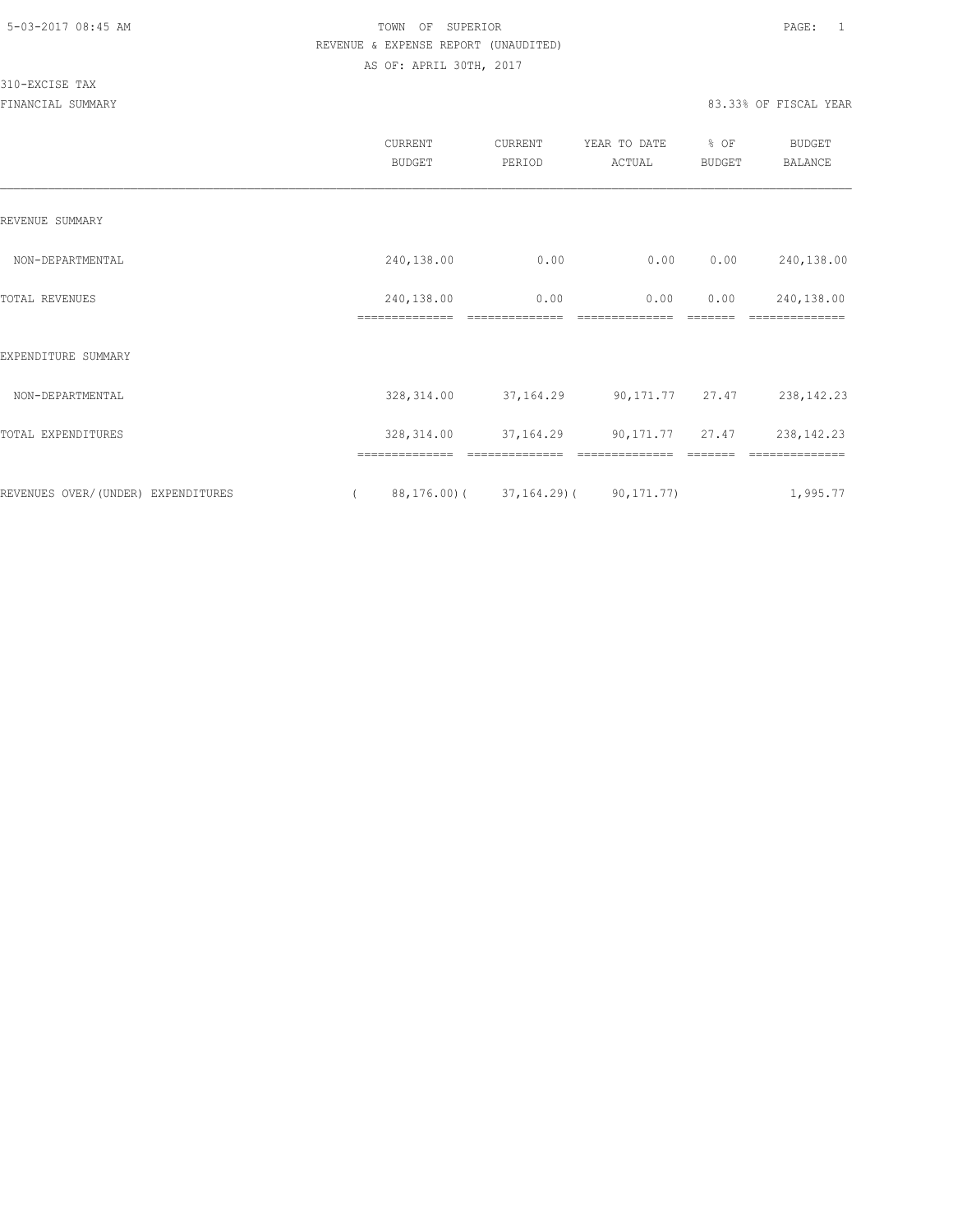|                     | CURRENT<br><b>BUDGET</b>          | CURRENT<br>PERIOD                 | YEAR TO DATE<br>ACTUAL            | % OF<br>BUDGET      | BUDGET<br>BALANCE                  |
|---------------------|-----------------------------------|-----------------------------------|-----------------------------------|---------------------|------------------------------------|
| REVENUE SUMMARY     |                                   |                                   |                                   |                     |                                    |
|                     | ______________<br>--------------- | ______________<br>--------------- | ______________<br>--------------- | --------<br>------- | ______________<br>---------------- |
| EXPENDITURE SUMMARY |                                   |                                   |                                   |                     |                                    |
|                     | ==============                    | --------------<br>.               | ==============                    | -------<br>________ | ==============                     |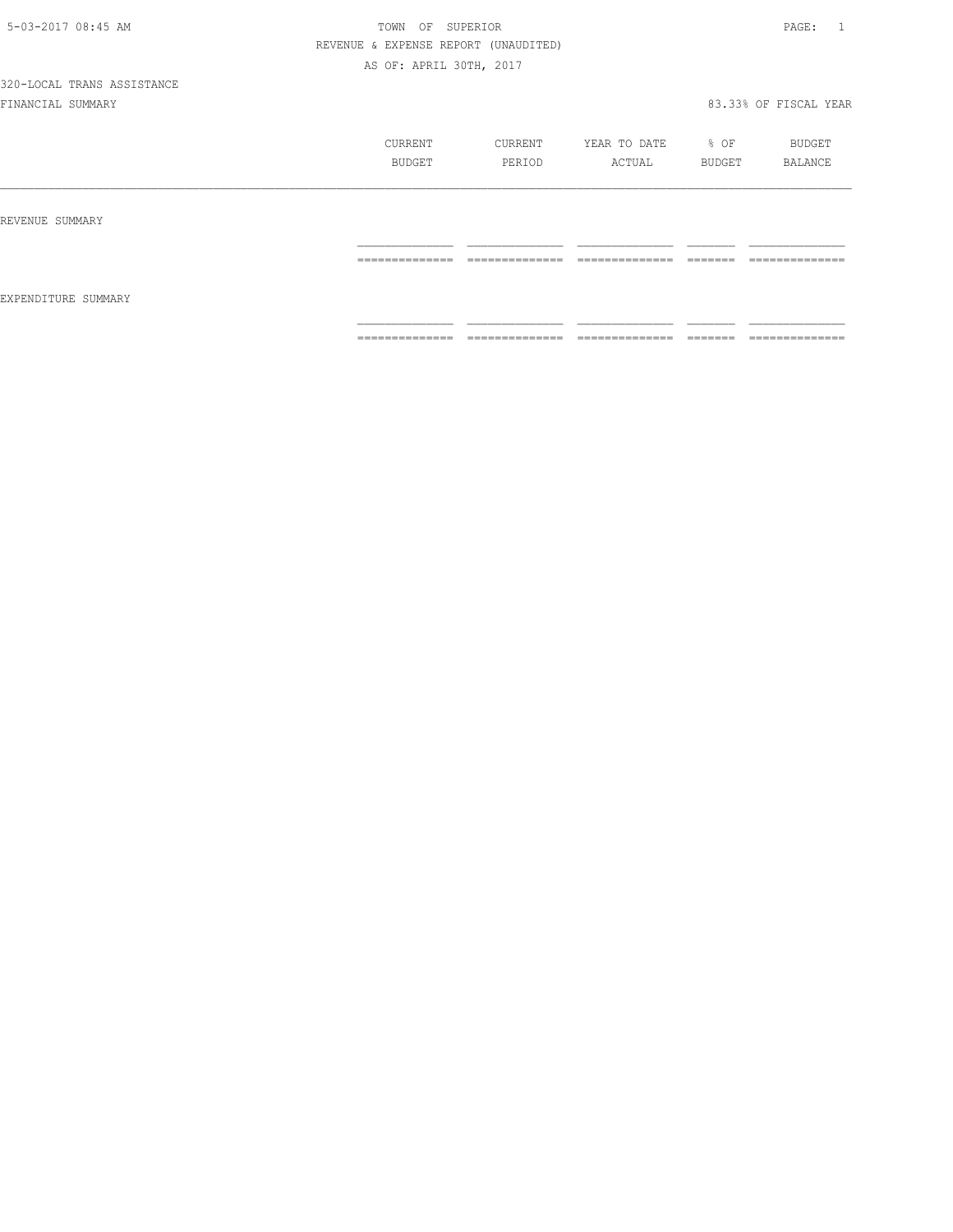#### 400-GADA BOND

|                     | CURRENT<br>BUDGET   | CURRENT<br>PERIOD   | YEAR TO DATE<br>ACTUAL | % OF<br>BUDGET      | BUDGET<br>BALANCE   |
|---------------------|---------------------|---------------------|------------------------|---------------------|---------------------|
| REVENUE SUMMARY     |                     |                     |                        |                     |                     |
|                     | ______________<br>. | ______________<br>. | ______________<br>.    | ________<br>------  | ______________<br>. |
| EXPENDITURE SUMMARY |                     |                     |                        |                     |                     |
|                     | ==============      | ______________<br>. | ______________<br>.    | ________<br>------- | --------------<br>. |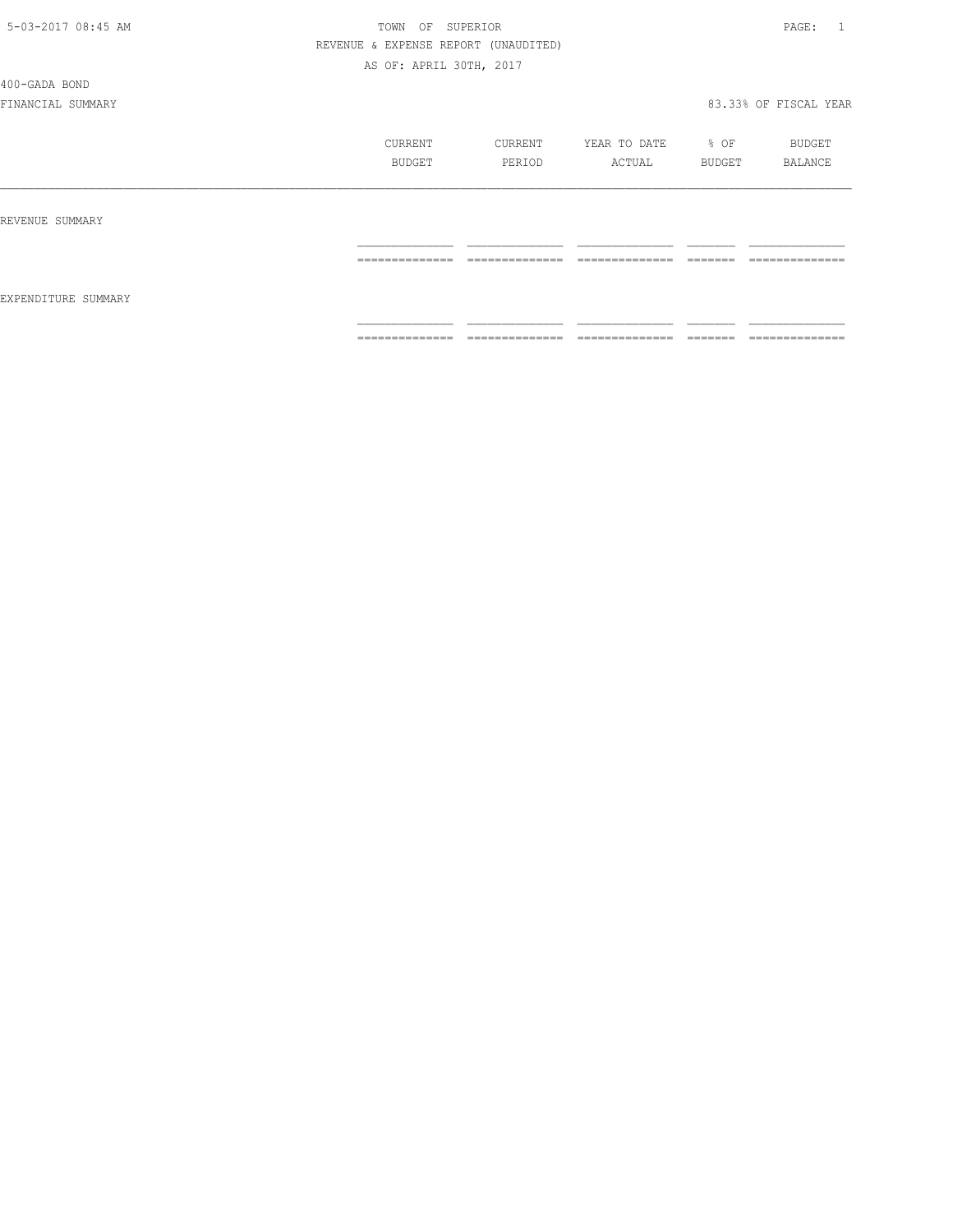410-MPC BOND

#### 5-03-2017 08:45 AM TOWN OF SUPERIOR PAGE: 1 REVENUE & EXPENSE REPORT (UNAUDITED) AS OF: APRIL 30TH, 2017

|                                    | CURRENT    | CURRENT                                 | YEAR TO DATE | % OF           | BUDGET         |
|------------------------------------|------------|-----------------------------------------|--------------|----------------|----------------|
|                                    | BUDGET     | PERIOD                                  | ACTUAL       | BUDGET         | <b>BALANCE</b> |
|                                    |            |                                         |              |                |                |
|                                    |            |                                         |              |                |                |
| REVENUE SUMMARY                    |            |                                         |              |                |                |
|                                    |            |                                         |              |                |                |
|                                    |            |                                         |              |                |                |
| EXPENDITURE SUMMARY                |            |                                         |              |                |                |
| NON-DEPARTMENTAL                   | 225,000.00 | 19,987.50                               | 202,875.00   | 90.17          | 22,125.00      |
|                                    |            |                                         |              |                |                |
| TOTAL EXPENDITURES                 | 225,000.00 | 19,987.50                               | 202,875.00   | 90.17          | 22,125.00      |
|                                    |            |                                         |              |                |                |
| REVENUES OVER/(UNDER) EXPENDITURES |            | $225,000.00$ ( 19,987.50) ( 202,875.00) |              | $\overline{a}$ | 22, 125.00     |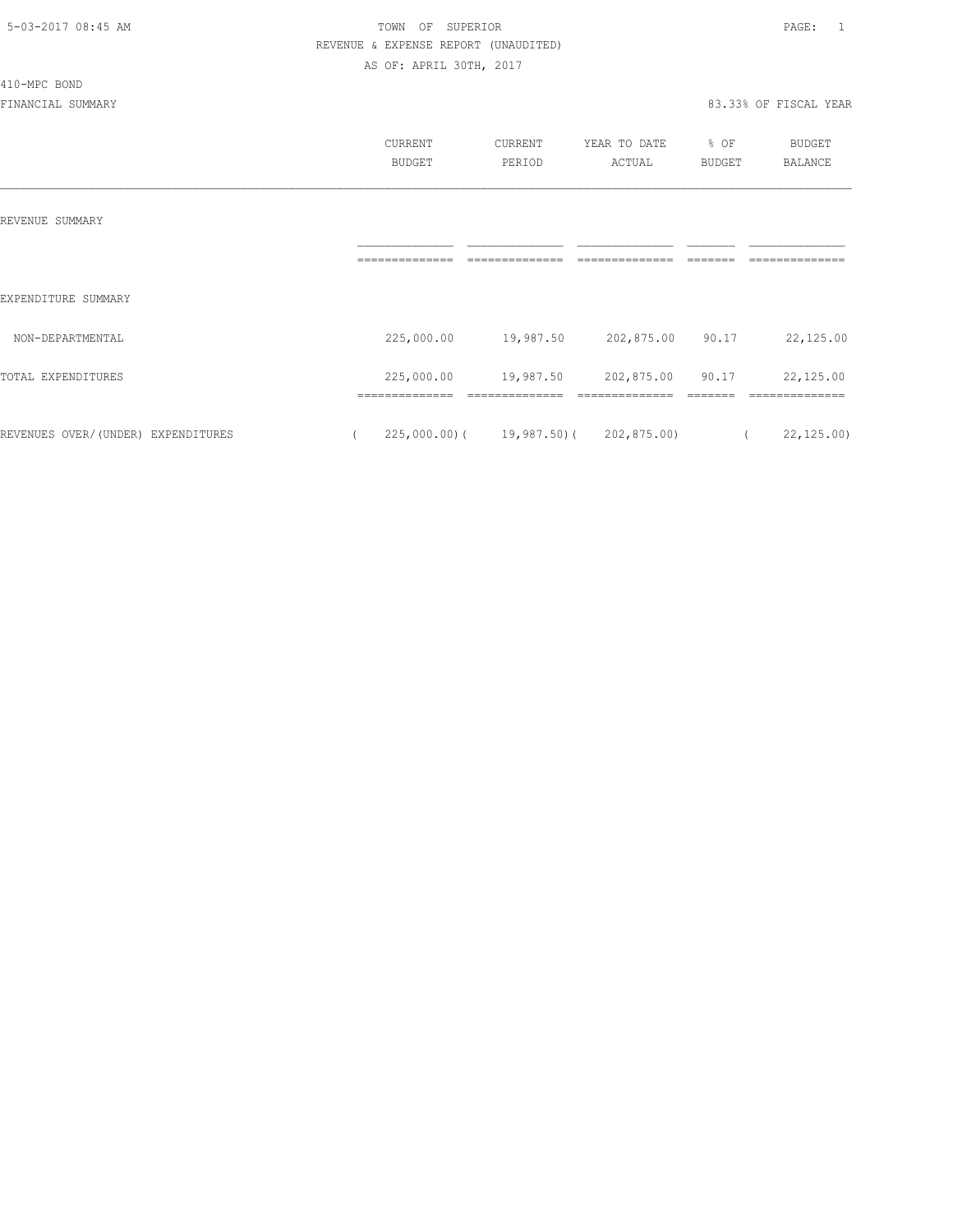#### 500-GRANTS

|                                    | <b>CURRENT</b><br><b>BUDGET</b>                 | CURRENT<br>PERIOD | YEAR TO DATE<br>ACTUAL                             | % OF<br>BUDGET | <b>BUDGET</b><br>BALANCE                |
|------------------------------------|-------------------------------------------------|-------------------|----------------------------------------------------|----------------|-----------------------------------------|
| REVENUE SUMMARY                    |                                                 |                   |                                                    |                |                                         |
| NON-DEPARTMENTAL                   | 3,025,000.00                                    | 0.00              | 0.00                                               | 0.00           | 3,025,000.00                            |
| CDBG 153-09 MAGMA CLUB             | 0.00                                            |                   | $0.00$ $4,525.00$                                  |                | $0.00$ ( $4,525.00$ )                   |
| RESOLUTION COPPER GIVING           | 0.00                                            | 0.00              | 450,676.05                                         |                | $0.00$ ( 450,676.05)                    |
| TOTAL REVENUES                     | 3,025,000.00<br>--------------- --------------- | 0.00              | 455,201.05 15.05 2,569,798.95<br>---------------   | _______        |                                         |
| EXPENDITURE SUMMARY                |                                                 |                   |                                                    |                |                                         |
| NON-DEPARTMENTAL                   | 3,025,000.00                                    | 0.00              | 2,707.72                                           |                | $0.09$ $3,022,292.28$                   |
| CDBG 153-09 MAGMA CLUB             | 0.00                                            | 0.00              | 517.58                                             |                | $0.00$ ( $517.58$ )                     |
| GOHS GRANT                         | 0.00                                            |                   | $0.00$ 2,554.16                                    |                | $0.00$ ( 2,554.16)                      |
| RESOLUTION COPPER GIVING           | 0.00                                            |                   | 3,578.05 108,466.62                                |                | $0.00$ ( 108,466.62)                    |
| MISC                               | 0.00                                            | 0.00              | 251.24                                             |                | $0.00$ ( $251.24$ )                     |
| TOTAL EXPENDITURES                 | ==============                                  |                   | 3,025,000.00 3,578.05 114,497.32<br>============== |                | $3.79$ $2,910,502.68$<br>============== |
| REVENUES OVER/(UNDER) EXPENDITURES |                                                 |                   | $0.00$ ( 3,578.05) 340,703.73                      |                | (340, 703, 73)                          |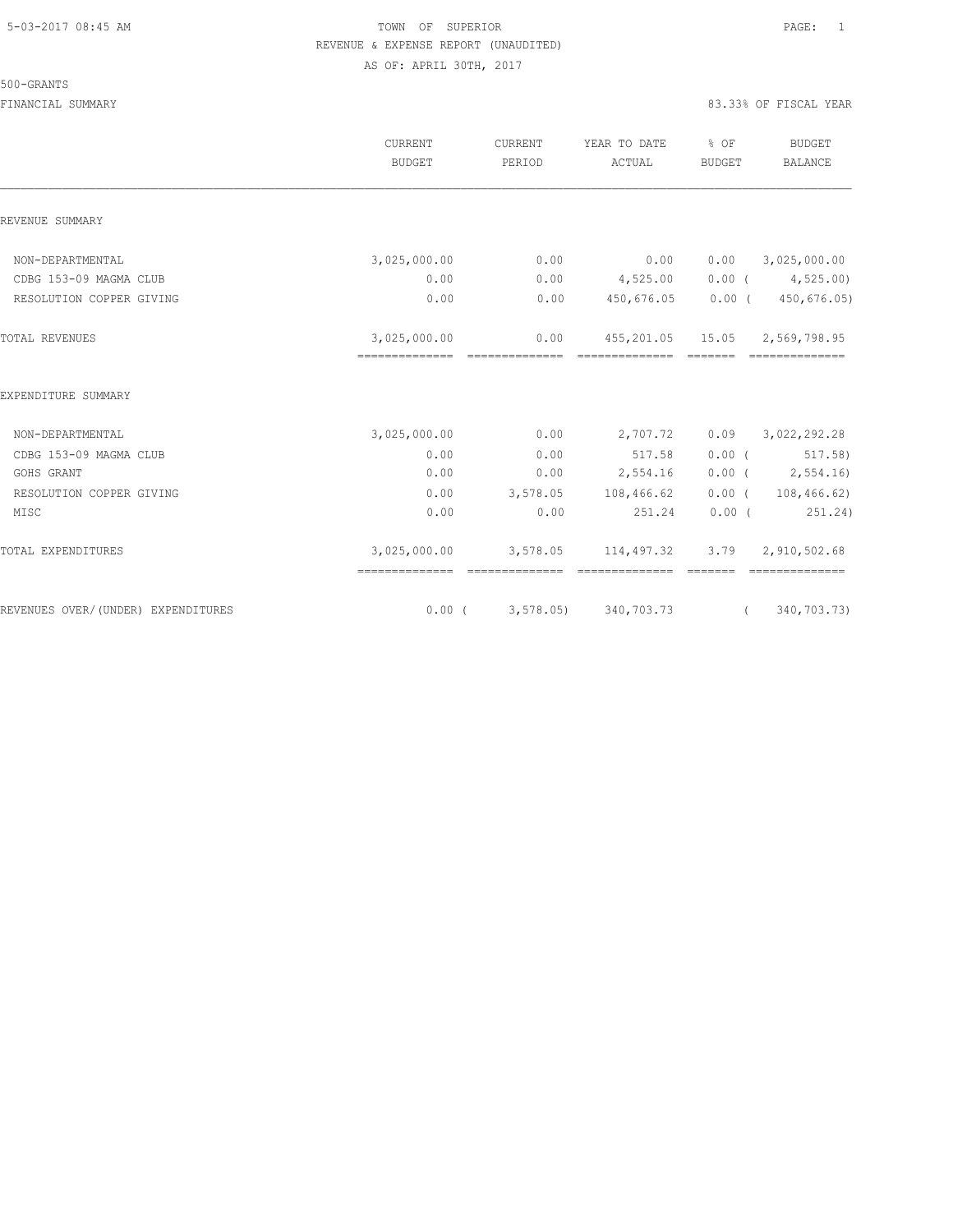## 800-FIRE DEPT PENSION

|                     | CURRENT<br>BUDGET                                                                                                                                                                                                                                                                                                                                                                                                                                                                      | CURRENT<br>PERIOD                 | YEAR TO DATE<br>ACTUAL            | % OF<br>BUDGET     | BUDGET<br>BALANCE                 |
|---------------------|----------------------------------------------------------------------------------------------------------------------------------------------------------------------------------------------------------------------------------------------------------------------------------------------------------------------------------------------------------------------------------------------------------------------------------------------------------------------------------------|-----------------------------------|-----------------------------------|--------------------|-----------------------------------|
| REVENUE SUMMARY     |                                                                                                                                                                                                                                                                                                                                                                                                                                                                                        |                                   |                                   |                    |                                   |
| EXPENDITURE SUMMARY | ==============                                                                                                                                                                                                                                                                                                                                                                                                                                                                         | --------------<br>.               | ---------------<br>-------------  | _______<br>______  | ______________<br>------------    |
|                     | $\begin{array}{cccccccccc} \multicolumn{2}{c}{} & \multicolumn{2}{c}{} & \multicolumn{2}{c}{} & \multicolumn{2}{c}{} & \multicolumn{2}{c}{} & \multicolumn{2}{c}{} & \multicolumn{2}{c}{} & \multicolumn{2}{c}{} & \multicolumn{2}{c}{} & \multicolumn{2}{c}{} & \multicolumn{2}{c}{} & \multicolumn{2}{c}{} & \multicolumn{2}{c}{} & \multicolumn{2}{c}{} & \multicolumn{2}{c}{} & \multicolumn{2}{c}{} & \multicolumn{2}{c}{} & \multicolumn{2}{c}{} & \multicolumn{2}{c}{} & \mult$ | ______________<br>--------------- | ______________<br>--------------- | ________<br>------ | ______________<br>--------------- |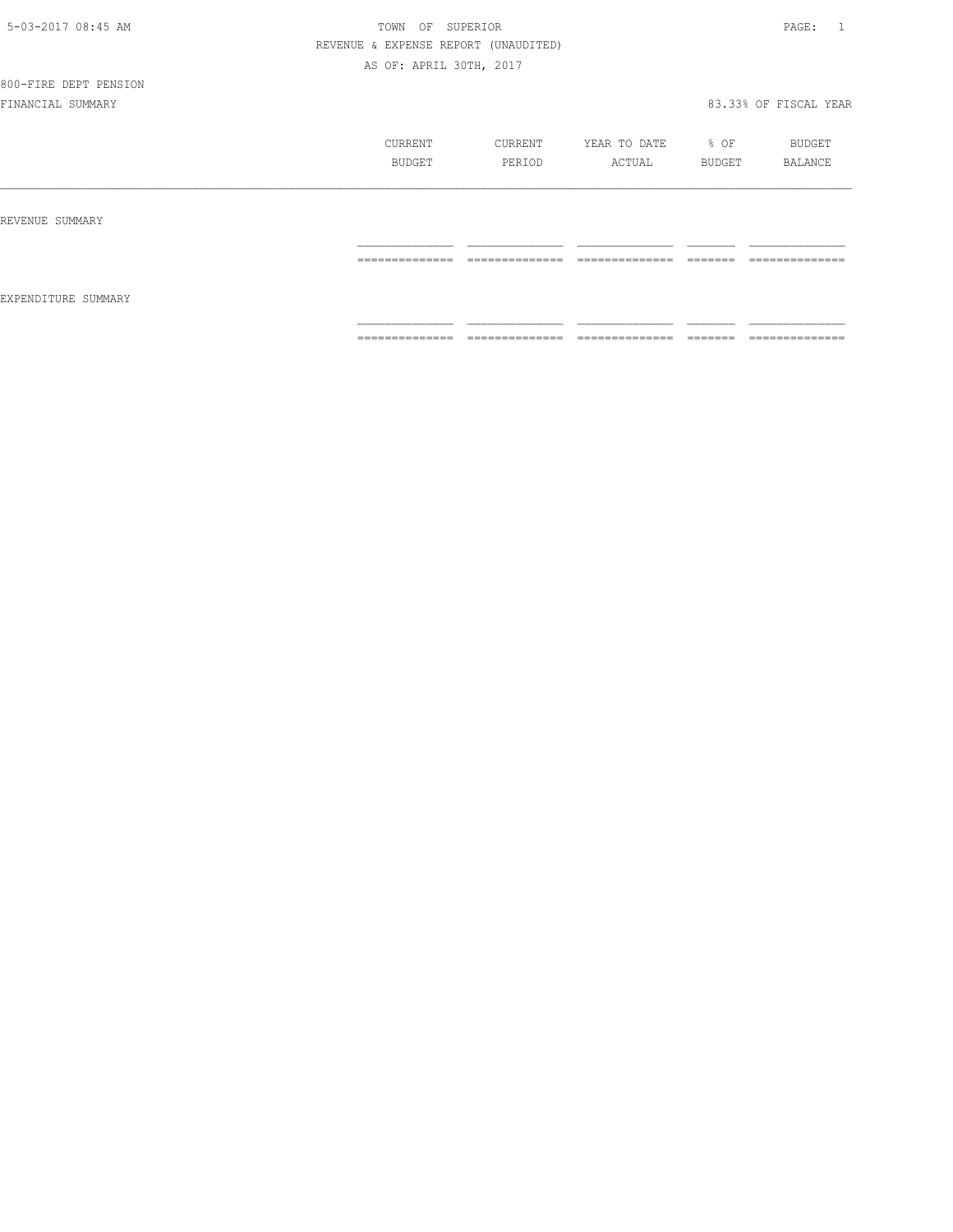810-LGIP

|                     | CURRENT<br>BUDGET                 | CURRENT<br>PERIOD                 | YEAR TO DATE<br>ACTUAL             | % OF<br>BUDGET      | BUDGET<br>BALANCE                 |
|---------------------|-----------------------------------|-----------------------------------|------------------------------------|---------------------|-----------------------------------|
| REVENUE SUMMARY     |                                   |                                   |                                    |                     |                                   |
|                     | ______________<br>--------------- | ______________<br>--------------- | ______________<br>_______________  | --------<br>------- | ______________<br>--------------- |
| EXPENDITURE SUMMARY |                                   |                                   |                                    |                     |                                   |
|                     | ==============                    | --------------<br>--------------- | ---------------<br>_______________ | -------<br>-------  | ==============                    |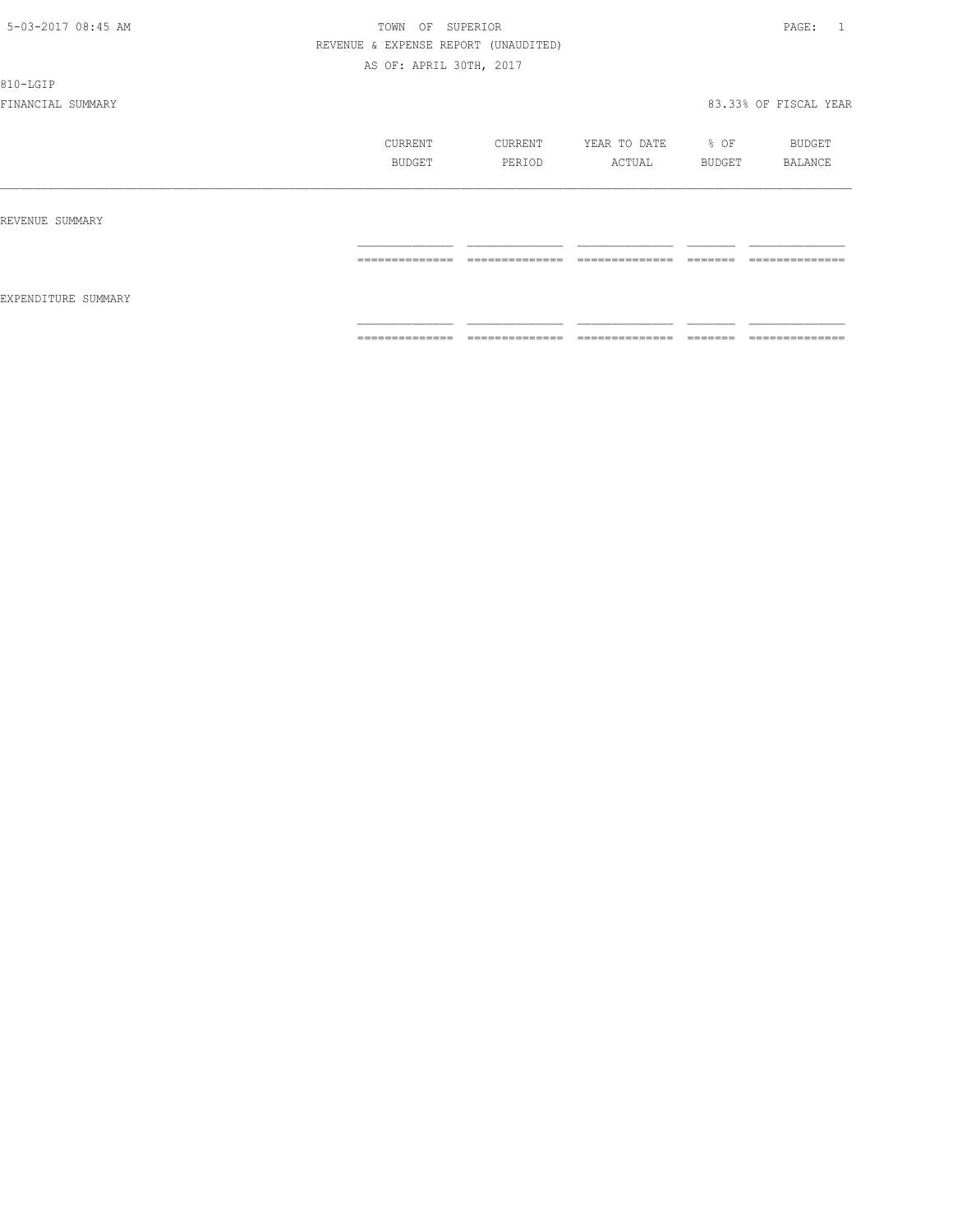820-EXPLORERS

|                     | CURRENT<br>BUDGET                                                                                                                                                                                                                                                                                                                                                                                                                                                                      | CURRENT<br>PERIOD                                                                                                                                                                                                                                                                                                                                                                                                                                             | YEAR TO DATE<br>ACTUAL                                                                                                                                                                                                                                                                                                                                                                                                                                                                 | % OF<br>BUDGET                                                                                                                                                                                                                                                                                                                                                                                                                                                                                                                                                    | BUDGET<br>BALANCE                                                                                                                                                                                                                                                                                                                                                                                                                                                                            |
|---------------------|----------------------------------------------------------------------------------------------------------------------------------------------------------------------------------------------------------------------------------------------------------------------------------------------------------------------------------------------------------------------------------------------------------------------------------------------------------------------------------------|---------------------------------------------------------------------------------------------------------------------------------------------------------------------------------------------------------------------------------------------------------------------------------------------------------------------------------------------------------------------------------------------------------------------------------------------------------------|----------------------------------------------------------------------------------------------------------------------------------------------------------------------------------------------------------------------------------------------------------------------------------------------------------------------------------------------------------------------------------------------------------------------------------------------------------------------------------------|-------------------------------------------------------------------------------------------------------------------------------------------------------------------------------------------------------------------------------------------------------------------------------------------------------------------------------------------------------------------------------------------------------------------------------------------------------------------------------------------------------------------------------------------------------------------|----------------------------------------------------------------------------------------------------------------------------------------------------------------------------------------------------------------------------------------------------------------------------------------------------------------------------------------------------------------------------------------------------------------------------------------------------------------------------------------------|
| REVENUE SUMMARY     |                                                                                                                                                                                                                                                                                                                                                                                                                                                                                        |                                                                                                                                                                                                                                                                                                                                                                                                                                                               |                                                                                                                                                                                                                                                                                                                                                                                                                                                                                        |                                                                                                                                                                                                                                                                                                                                                                                                                                                                                                                                                                   |                                                                                                                                                                                                                                                                                                                                                                                                                                                                                              |
|                     | $\begin{array}{cccccccccc} \multicolumn{2}{c}{} & \multicolumn{2}{c}{} & \multicolumn{2}{c}{} & \multicolumn{2}{c}{} & \multicolumn{2}{c}{} & \multicolumn{2}{c}{} & \multicolumn{2}{c}{} & \multicolumn{2}{c}{} & \multicolumn{2}{c}{} & \multicolumn{2}{c}{} & \multicolumn{2}{c}{} & \multicolumn{2}{c}{} & \multicolumn{2}{c}{} & \multicolumn{2}{c}{} & \multicolumn{2}{c}{} & \multicolumn{2}{c}{} & \multicolumn{2}{c}{} & \multicolumn{2}{c}{} & \multicolumn{2}{c}{} & \mult$ | $\begin{array}{c} \multicolumn{2}{c} {\textbf{2.5}} \multicolumn{2}{c} {\textbf{2.5}} \multicolumn{2}{c} {\textbf{2.5}} \multicolumn{2}{c} {\textbf{2.5}} \multicolumn{2}{c} {\textbf{2.5}} \multicolumn{2}{c} {\textbf{2.5}} \multicolumn{2}{c} {\textbf{2.5}} \multicolumn{2}{c} {\textbf{2.5}} \multicolumn{2}{c} {\textbf{2.5}} \multicolumn{2}{c} {\textbf{2.5}} \multicolumn{2}{c} {\textbf{2.5}} \multicolumn{2}{c} {\textbf{2.5}} \multicolumn{2}{c}$ | $\begin{array}{cccccccccc} \multicolumn{2}{c}{} & \multicolumn{2}{c}{} & \multicolumn{2}{c}{} & \multicolumn{2}{c}{} & \multicolumn{2}{c}{} & \multicolumn{2}{c}{} & \multicolumn{2}{c}{} & \multicolumn{2}{c}{} & \multicolumn{2}{c}{} & \multicolumn{2}{c}{} & \multicolumn{2}{c}{} & \multicolumn{2}{c}{} & \multicolumn{2}{c}{} & \multicolumn{2}{c}{} & \multicolumn{2}{c}{} & \multicolumn{2}{c}{} & \multicolumn{2}{c}{} & \multicolumn{2}{c}{} & \multicolumn{2}{c}{} & \mult$ | -------<br>________                                                                                                                                                                                                                                                                                                                                                                                                                                                                                                                                               | $\begin{array}{c} \multicolumn{2}{c} {\textbf{1}} & \multicolumn{2}{c} {\textbf{2}} & \multicolumn{2}{c} {\textbf{3}} & \multicolumn{2}{c} {\textbf{4}} \\ \multicolumn{2}{c} {\textbf{2}} & \multicolumn{2}{c} {\textbf{3}} & \multicolumn{2}{c} {\textbf{4}} & \multicolumn{2}{c} {\textbf{5}} & \multicolumn{2}{c} {\textbf{6}} \\ \multicolumn{2}{c} {\textbf{4}} & \multicolumn{2}{c} {\textbf{5}} & \multicolumn{2}{c} {\textbf{6}} & \multicolumn{2}{c} {\textbf{6}} & \multicolumn{$ |
| EXPENDITURE SUMMARY |                                                                                                                                                                                                                                                                                                                                                                                                                                                                                        |                                                                                                                                                                                                                                                                                                                                                                                                                                                               |                                                                                                                                                                                                                                                                                                                                                                                                                                                                                        |                                                                                                                                                                                                                                                                                                                                                                                                                                                                                                                                                                   |                                                                                                                                                                                                                                                                                                                                                                                                                                                                                              |
|                     | $\begin{array}{cccccccccc} \multicolumn{2}{c}{} & \multicolumn{2}{c}{} & \multicolumn{2}{c}{} & \multicolumn{2}{c}{} & \multicolumn{2}{c}{} & \multicolumn{2}{c}{} & \multicolumn{2}{c}{} & \multicolumn{2}{c}{} & \multicolumn{2}{c}{} & \multicolumn{2}{c}{} & \multicolumn{2}{c}{} & \multicolumn{2}{c}{} & \multicolumn{2}{c}{} & \multicolumn{2}{c}{} & \multicolumn{2}{c}{} & \multicolumn{2}{c}{} & \multicolumn{2}{c}{} & \multicolumn{2}{c}{} & \multicolumn{2}{c}{} & \mult$ | ______________<br>---------------                                                                                                                                                                                                                                                                                                                                                                                                                             | $\begin{array}{cccccccccc} \multicolumn{2}{c}{} & \multicolumn{2}{c}{} & \multicolumn{2}{c}{} & \multicolumn{2}{c}{} & \multicolumn{2}{c}{} & \multicolumn{2}{c}{} & \multicolumn{2}{c}{} & \multicolumn{2}{c}{} & \multicolumn{2}{c}{} & \multicolumn{2}{c}{} & \multicolumn{2}{c}{} & \multicolumn{2}{c}{} & \multicolumn{2}{c}{} & \multicolumn{2}{c}{} & \multicolumn{2}{c}{} & \multicolumn{2}{c}{} & \multicolumn{2}{c}{} & \multicolumn{2}{c}{} & \multicolumn{2}{c}{} & \mult$ | $\begin{array}{c} \begin{array}{c} \begin{array}{c} \begin{array}{c} \begin{array}{c} \end{array}\\ \end{array}\\ \end{array} \end{array} \end{array} \end{array} \end{array} \end{array} \end{array} \begin{array}{c} \begin{array}{c} \begin{array}{c} \begin{array}{c} \end{array}\\ \end{array} \end{array} \end{array} \end{array} \begin{array}{c} \begin{array}{c} \begin{array}{c} \end{array}\\ \end{array} \end{array} \end{array} \begin{array}{c} \begin{array}{c} \begin{array}{c} \end{array}\\ \end{array} \end{array} \end{array} \begin{array}{$ | _______________<br>----------------                                                                                                                                                                                                                                                                                                                                                                                                                                                          |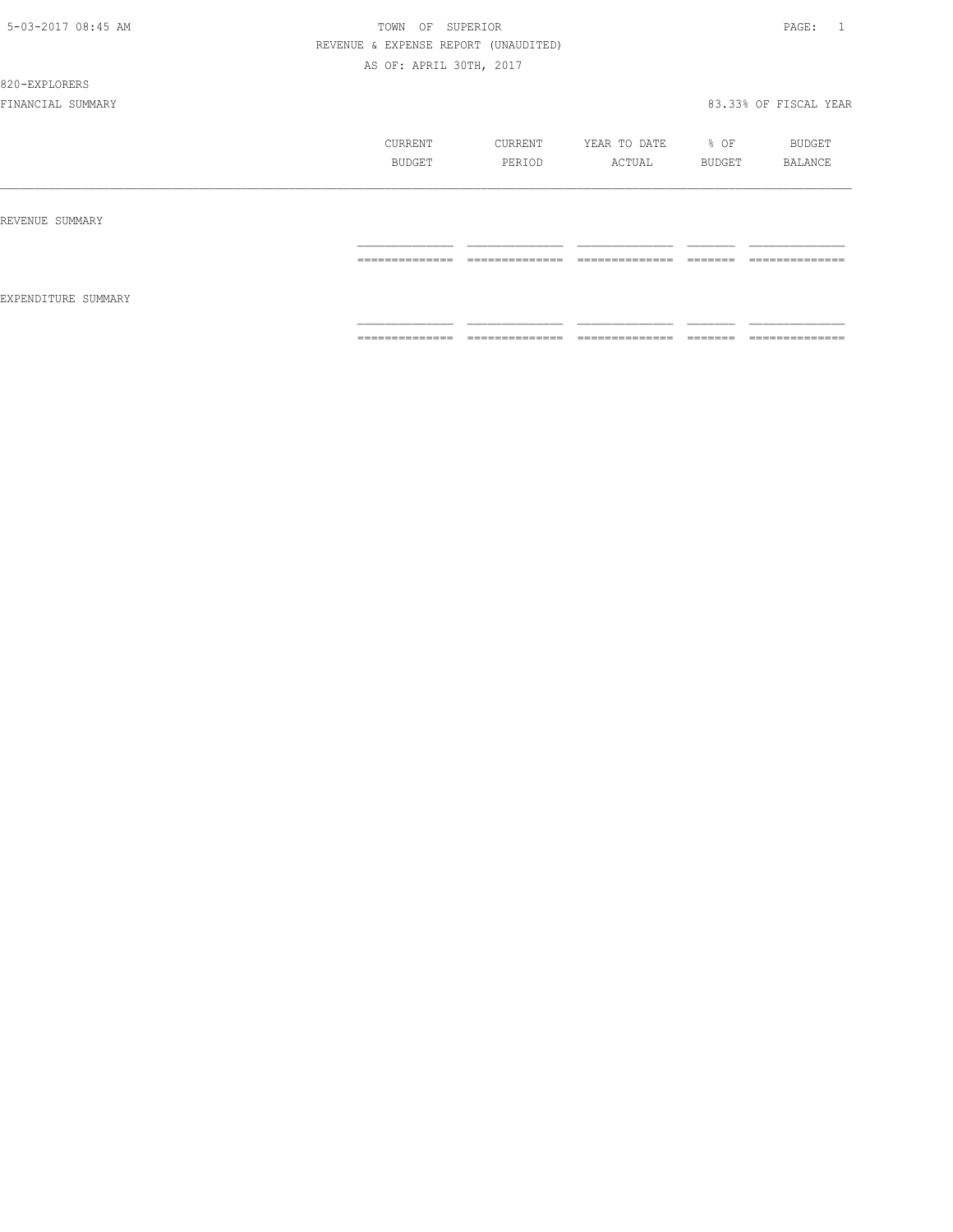# 830-TOYS FOR TOTS

|                                     | CURRENT<br><b>BUDGET</b> | CURRENT<br>PERIOD | YEAR TO DATE<br>ACTUAL | % OF<br><b>BUDGET</b> | BUDGET<br><b>BALANCE</b>    |
|-------------------------------------|--------------------------|-------------------|------------------------|-----------------------|-----------------------------|
| REVENUE SUMMARY                     |                          |                   |                        |                       |                             |
| NON-DEPARTMENTAL                    | 0.00                     | 0.00              |                        |                       | $1,123.30$ 0.00 ( 1,123.30) |
| TOTAL REVENUES                      | 0.00                     | 0.00              | 1,123.30               | 0.00(                 | 1,123.30)                   |
| EXPENDITURE SUMMARY                 |                          |                   |                        |                       |                             |
| NON-DEPARTMENTAL                    | 0.00                     | 0.00              |                        |                       | 2,220.74 0.00 ( 2,220.74)   |
| TOTAL EXPENDITURES                  | 0.00                     | 0.00              | 2,220.74               | $0.00$ (              | 2,220.74)                   |
|                                     | ==============           |                   |                        |                       | ==============              |
| REVENUES OVER/ (UNDER) EXPENDITURES | 0.00                     |                   | 0.00(1,097.44)         |                       | 1,097.44                    |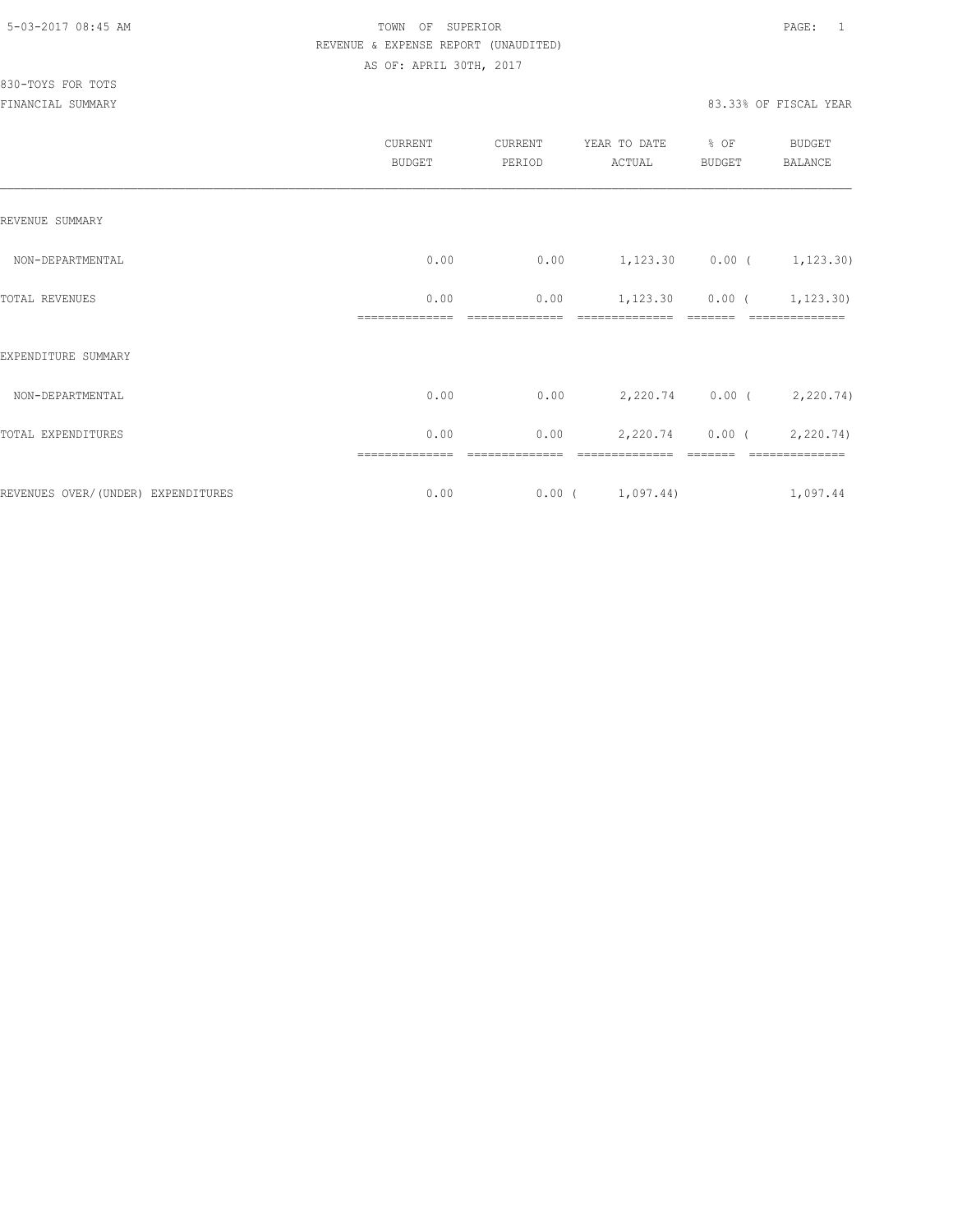# 840-GENERAL FIXED ASSETS

|                     | CURRENT<br>BUDGET   | CURRENT<br>PERIOD                 | YEAR TO DATE<br>ACTUAL           | % OF<br>BUDGET      | BUDGET<br>BALANCE               |
|---------------------|---------------------|-----------------------------------|----------------------------------|---------------------|---------------------------------|
| REVENUE SUMMARY     |                     |                                   |                                  |                     |                                 |
| EXPENDITURE SUMMARY | ==============      | --------------<br>.               | ---------------<br>------------- | --------<br>_______ | ______________<br>------------  |
|                     | --------------<br>. | ______________<br>_______________ | ______________<br>______________ | --------<br>_______ | --------------<br>------------- |